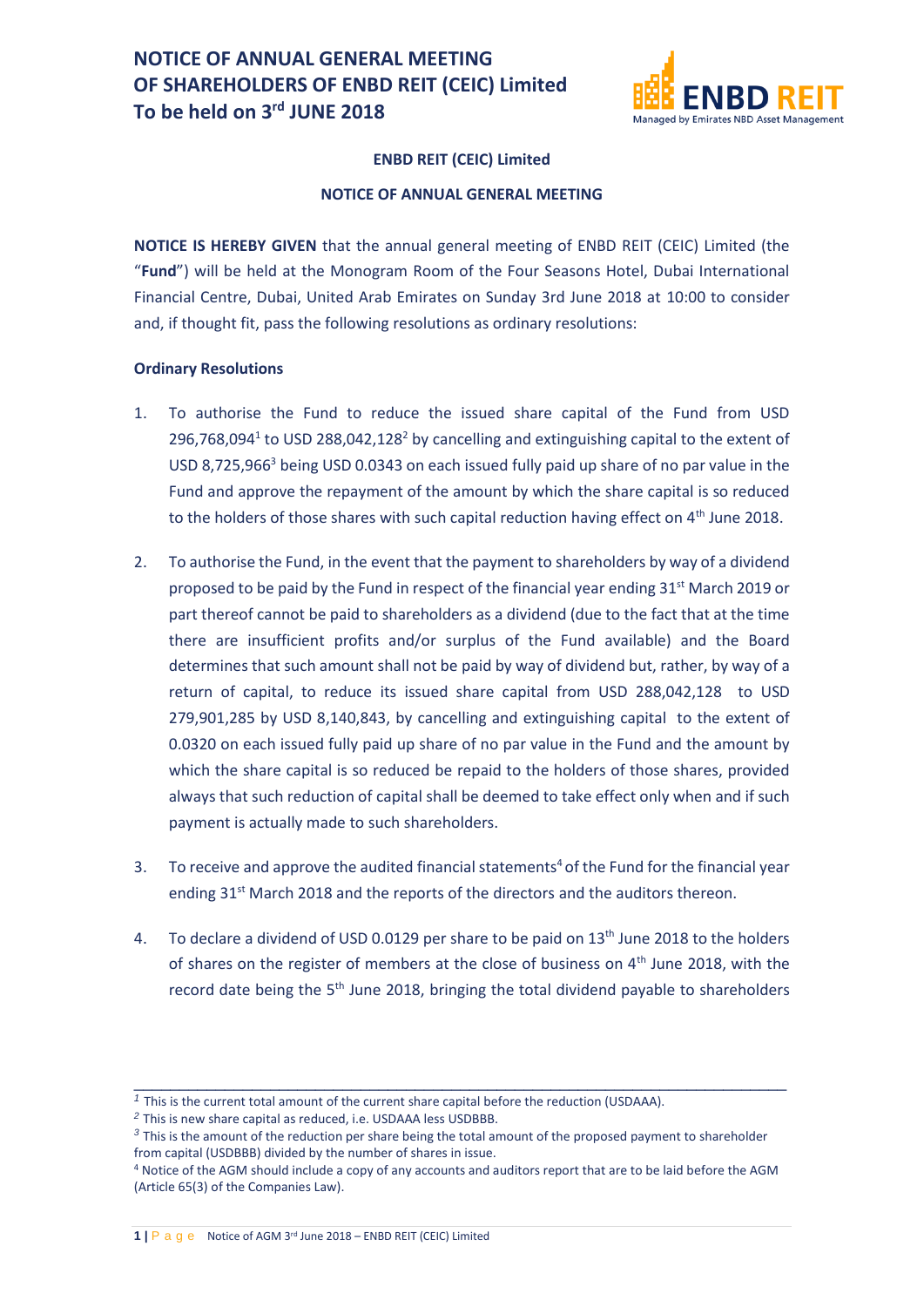

for the financial year ended  $31<sup>st</sup>$  March 2018 to USD 0.0511 per share taking into account the interim dividend of USD 0.0382 per share paid to the shareholders on  $12<sup>th</sup>$  July 2017.

- 5. To authorise the Fund, and Emirates NBD Asset Management Limited (the "**Fund Manager**") on behalf of the Fund, to enter into Related Party Transactions for the acquisition or sale of real estate in the United Arab Emirates pursuant to the Dubai Financial Service Authority's ("**DFSA**") Collective Investment Rules ("**CIR**") Rule 8.3.21 and 3.4.11A without obtaining specific approval from the shareholders of the Fund until this resolution is renewed at the next annual general meeting of the Fund.
- 6. To generally and unconditionally authorise the Fund to make one or more market purchases of its ordinary shares on such terms and in such manner as the directors of the Fund or the Fund Manager may from time to time determine, provided that:
	- 6.1 the number of ordinary shares which may be purchased in any given period and the price which may be paid for such ordinary shares shall be in accordance with the Fund's articles of association, the rules of the DFSA and Nasdaq Dubai and applicable law and any conditions or restrictions imposed by the DFSA and applicable law; and
	- 6.2 the authority conferred by this resolution shall, unless previously revoked, varied or renewed, expire on the conclusion of the next annual general meeting of the Fund after the date of the passing of this resolution save that the Fund may make a contract to purchase ordinary shares under this authority before the expiry of this authority which will or may be executed wholly or partly after the expiry of the authority and may make a purchase of ordinary shares in pursuance of any such contract as if such authority has not expired.
- 7. To re-appoint Tariq Abdulqader Ibrahim Abdulqader Bin Hendi, David Jonathan Marshall and Mark Edward John Creasey as directors of the Fund.
- 8. To re-appoint Khalid Abdulkareem Ismaeil Ali Faheem, Sophie Anita Llewellyn and Christopher Brian Seymour as members of the Investment Committee of the Fund until the conclusion of the next annual general meeting of the Fund.
- 9. To re-appoint KPMG LLP as the auditor of the Fund to hold office until the conclusion of the next general meeting of the Fund.

By order of the Board of Directors, 13<sup>th</sup> May 2018

Tariq Bin Hendi Director and Chairman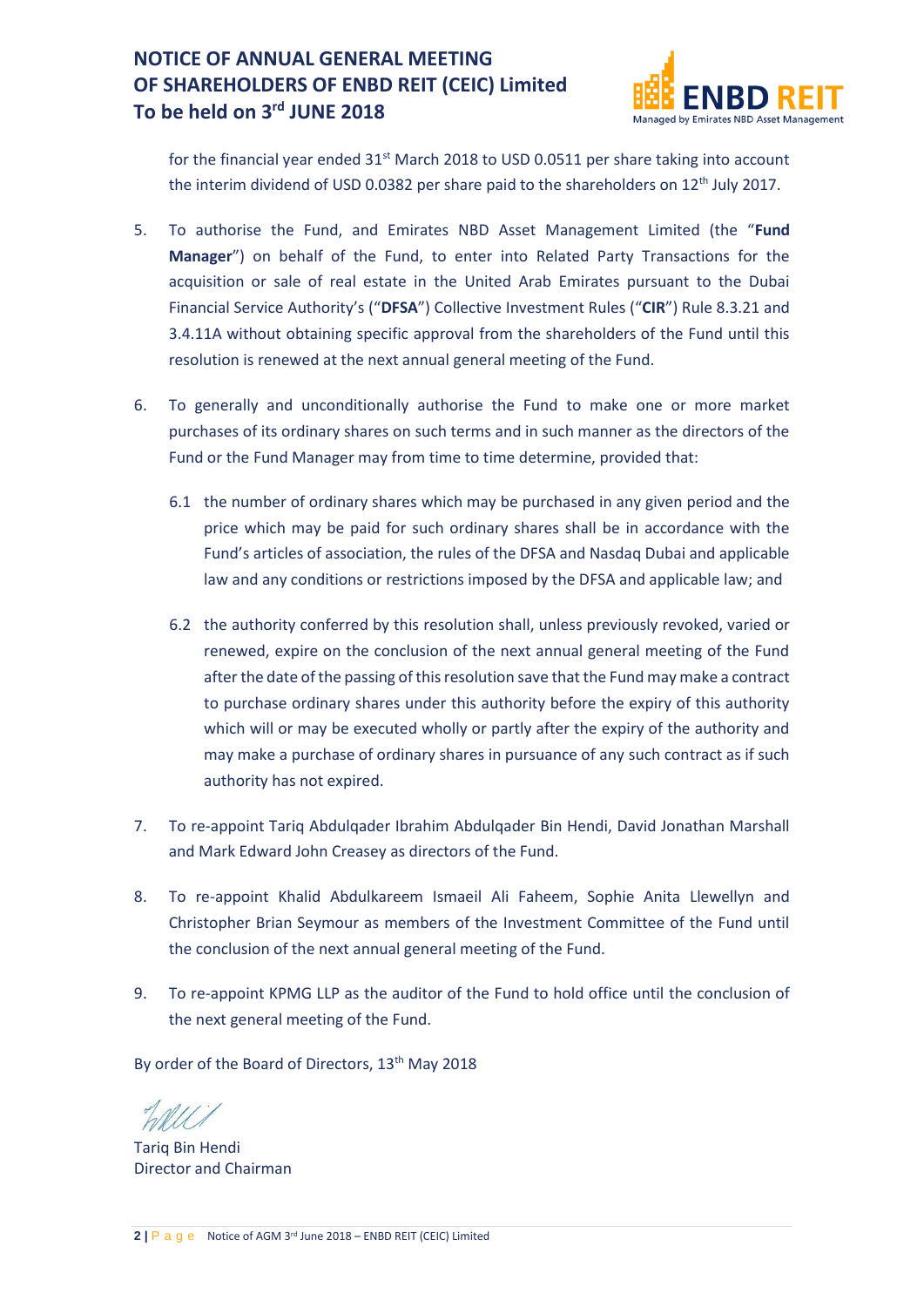

## **GENERAL NOTES**

## **1) Right to Attend and Vote at the Annual General Meeting**

Only those shareholders registered in the register of shareholders of the Fund at 17:00 on Tuesday,  $22<sup>nd</sup>$  May 2018 shall be entitled to attend and /or vote at the meeting or any adjournment thereof, in respect of the number of shares registered in their name at that time.

In each case, changes to the register of shareholders after such time shall be disregarded in determining the rights of any person to attend or vote at the annual general meeting.

**If your shares are held by a third party (e.g. Emirates NBD PJSC, or Emirates NBD PJSC – Private Office) as nominee ("Nominee"), you are not entitled to attend and/or vote at the meeting or any adjournment thereof unless you follow the instructions in paragraphs 2(b) and 3(b) below. This also applies to shares held by virtue of your relationship with Emirates NBD Asset Management Ltd and Emirates Islamic.**

## **2) Documents Handling**

For the handling of the documents, your broker or custodian is referred to as "your Document Agent". Your Document Agent is as follows:

a) If you have a NIN account\*, all documents should be sent to your broker or custodian OR the Company Secretary, Apex Fund Services (Dubai) Ltd, currently represented by Jean Kenny Labutte at **enbdreit@apexfunddubai.ae** <sup>5</sup>.

If you hold shares via a nominee arrangement with **Emirates NBD PJSC, or Emirates NBD PJSC – Private Office**, **or hold shares by virtue of your relationship with Emirates NBD Asset Management Ltd and Emirates Islamic.**

b) all documents should be sent to the Nominee at [ENBDREITAGM@emiratesnbd.com](mailto:ENBDREITAGM@emiratesnbd.com)

*\* A NIN account is an account set up for shareholders directly with the Nasdaq Dubai Central Securities Depository (CSD).*

## **3) Attendance In Person**

#### **a) Persons with a NIN Account**

If you would like to attend the annual general meeting in person, please complete the "Attendance" section A of the Attendance and Proxy Form ("**FORM 1**") and return it signed and dated to your Document Agent (*refer to Section 2 - Documents Handling*).

FORM 1 must be submitted by no later than the date required by your Document Agent or 17:00 on 27<sup>th</sup> May 2018 (whichever is earlier).

In order to enable smooth registration at the annual general meeting, you will need to provide valid proof of identification in the form of photo identification (e.g. passport or Emirates ID) at the registration desk.

\_\_\_\_\_\_\_\_\_\_\_\_\_\_\_\_\_\_\_\_\_\_\_\_\_\_\_\_\_\_\_\_\_\_\_\_\_\_\_\_\_\_\_\_\_\_\_\_\_\_\_\_\_\_\_\_\_\_\_\_\_\_\_\_\_\_\_\_\_\_\_\_

<sup>5</sup> This should be cleared in advance with Apex Fund Services (Dubai) Ltd.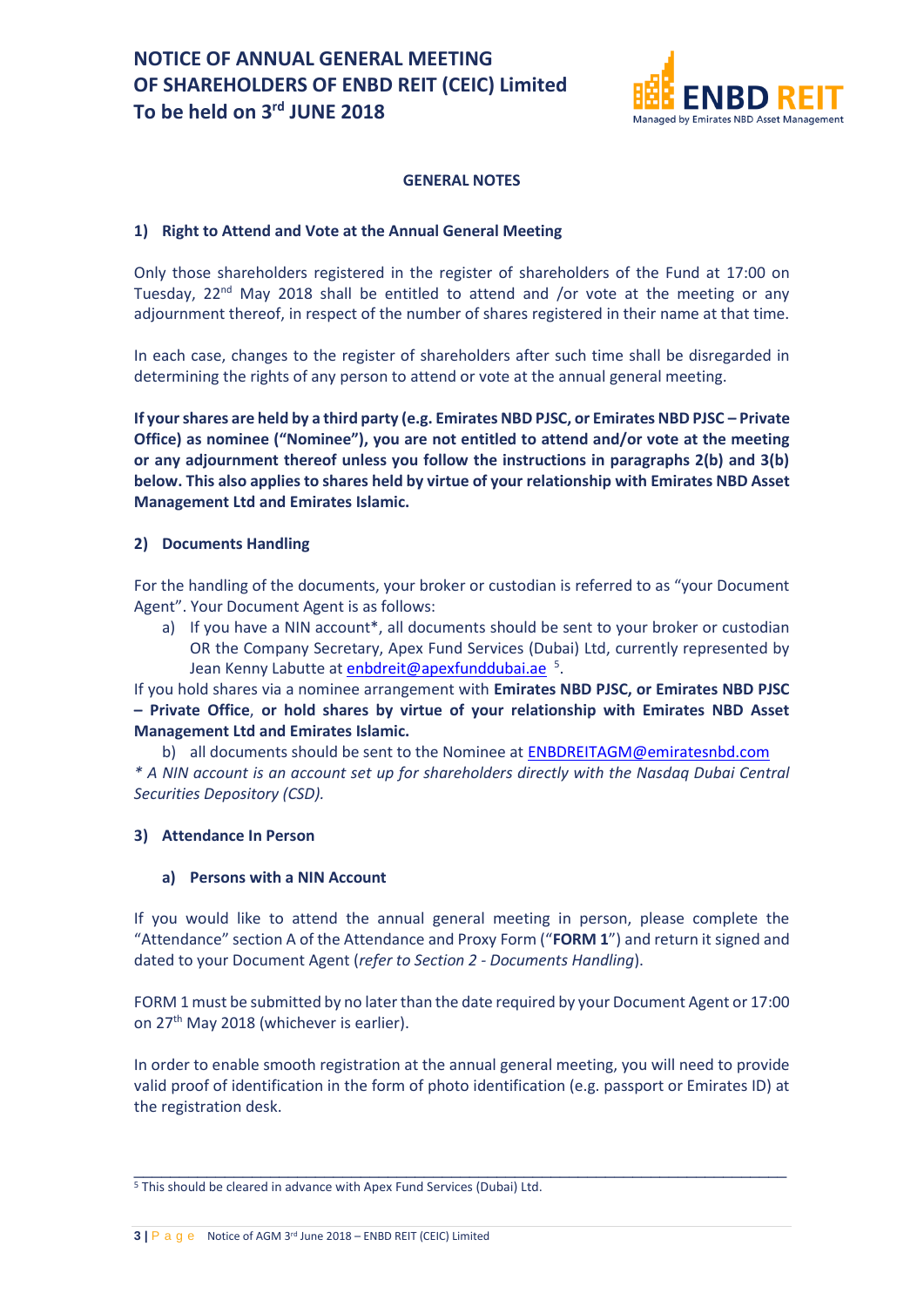

Please note that you will not be able to vote in person at the annual general meeting if you have not registered for attendance as outlined above.

## **b) Persons whose shares are held by a Nominee arrangement with Emirates NBD PJSC, or Emirates NBD PJSC – Private Office, or hold shares by virtue of your relationship with Emirates NBD Asset Management Ltd and Emirates Islamic**

If your shares are held by a Nominee on your behalf please note that the Nominee will vote in favour of all proposed resolutions unless you attend the meeting in person. In order to attend the meeting in person please complete the Nominee Holding - Intention to Attend Form ("**FORM 2**"). You will then receive further instructions by separate communication.

FORM 2 must be submitted by no later than the date required by your Document Agent or 17:00 on 27th May 2018 (whichever is earlier).

## **4) Proxy Appointment**

## **This Section applies to persons with a NIN account only.**

Any shareholder entitled to attend and vote at the annual general meeting may appoint one or more proxies to exercise all or any of the rights of the shareholder to attend, speak and vote on their behalf at the annual general meeting. A proxy need not be a shareholder of the Fund.

If you would like to vote without attending the annual general meeting in person, please complete the "Proxy" section B of FORM 1 and return it signed and dated to your Document Agent (*refer to Section 2 - Documents Handling*), as soon as possible but no later than the date required by your Document Agent or  $17:00$ ,  $27<sup>th</sup>$  May 2018 (whichever is earlier).

If you would like to vote without attending the annual general meeting in person, you may submit the Voting Instructions Form ("**FORM 3**") indicating your vote on each resolution.

To be effective, section B of FORM 1, must be received together with the power of attorney or other authority (if any) under which it is signed or a duly certified copy of such power or authority. Completion and return of the form will not prevent a shareholder from attending in person and voting at the annual general meeting provided you have subsequently changed your instruction to register your attendance at the meeting in person in the manner specified above.

Any corporation which is a shareholder may, by resolution of its directors or other governing body, authorise a person(s) to act as its representative(s) at the annual general meeting. The Fund (or any person acting on its behalf) may require any representative of a corporation to produce a certified copy of the resolution authorising him to act as such or other satisfactory evidence of his authority before permitting him to exercise his powers.

## **5) Availability of Documents**

A copy of this notice, FORM 1, FORM 2, FORM 3 and all other documents referenced in this notice can be found on the Fund's website at <http://www.enbdreit.com/reit/investor-relations>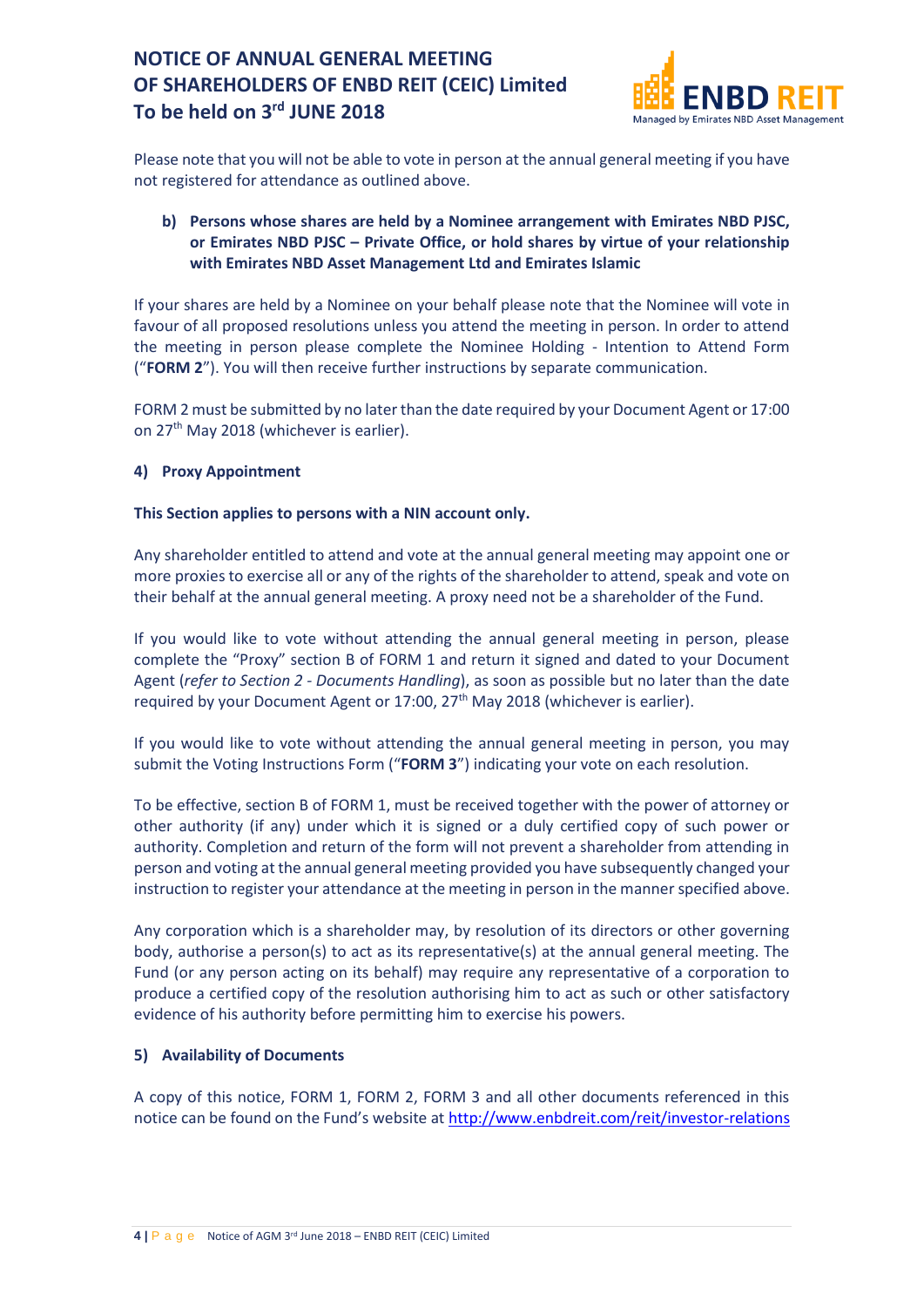

## **6) Notice of Adjourned Meeting**

In the event that the meeting fails to reach the required legal quorum, the meeting will be adjourned to 10:00 on Monday 11<sup>th</sup> June<sup>6</sup> 2018 in the Four Seasons Hotel.

## **7) Assistance**

If you have any special access requirements or other needs, please contact the Company Secretary, Apex Fund Services (Dubai) Ltd, currently represented by Jean Kenny Labutte, and we will be pleased to provide appropriate help.

Email: [enbdreit@apexfunddubai.ae](mailto:enbdreit@apexfunddubai.ae)

Tel: +971 4 428 9221

<sup>6</sup> No earlier than seven clear days following the date of the AGM at the time and place as the Chairman of the meeting may determine pursuant to article 35 of the Fund's articles.

 $\_$  , and the set of the set of the set of the set of the set of the set of the set of the set of the set of the set of the set of the set of the set of the set of the set of the set of the set of the set of the set of th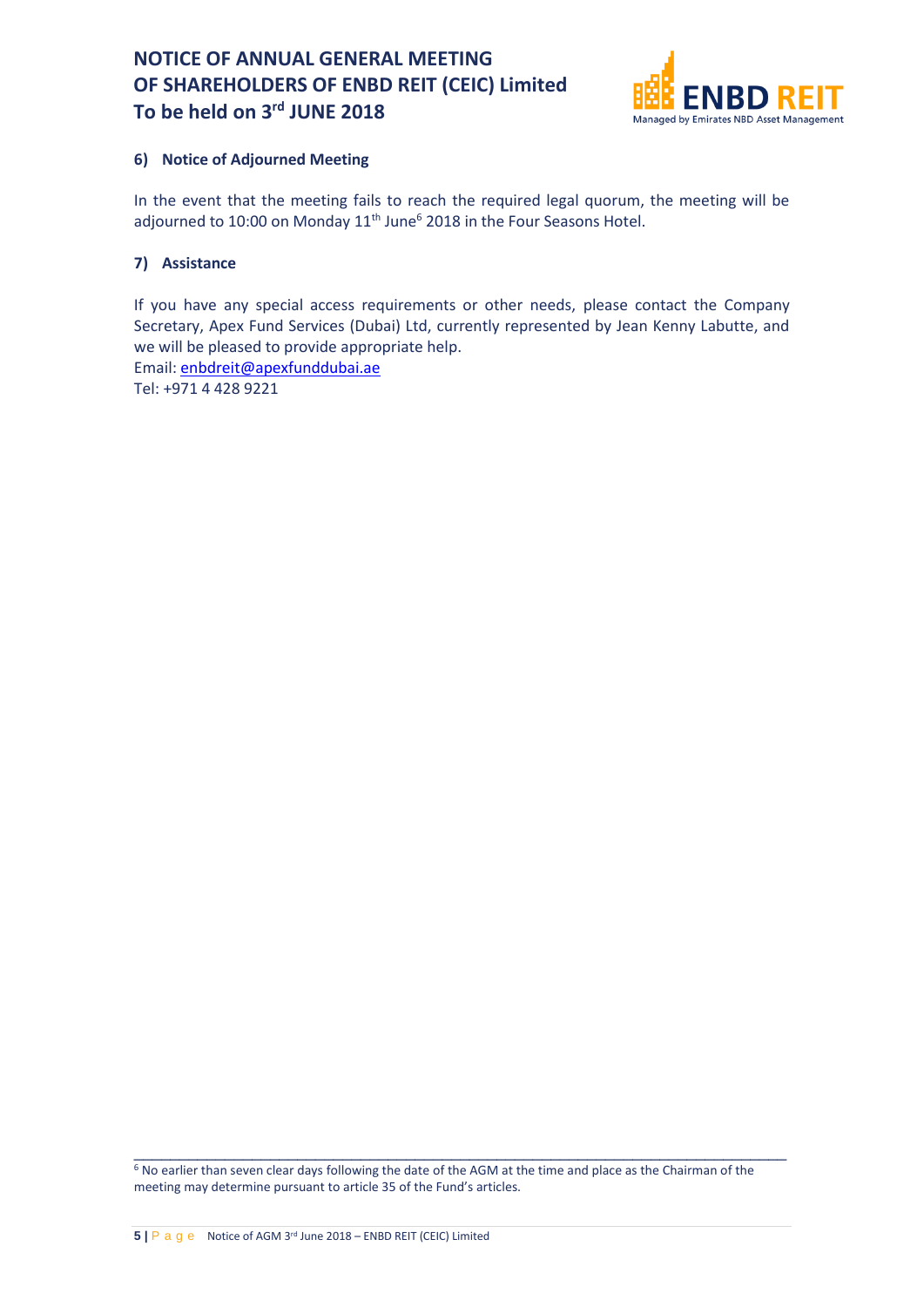

## **EXPLANATORY NOTES**

The notes below give an explanation of the resolutions that will be proposed at the annual general meeting.

## **Ordinary Resolution 1 – Capital Return for Financial Year Ending 31st March 2018**

Pursuant to Fund's articles of association the Fund may reduce its share capital subject to the DIFC Companies Law and the DFSA Rules. Article 47 of the DIFC Companies Law provides that companies may reduce share capital if authorised by ordinary resolution on such terms as it may decide provided that a newspaper notice is published stating: (i) the amount of the share capital as last previously determined by the company; (ii) the share value of each share; (iii) the amount to which the share capital is to be reduced; and (iv) the date from which the reduction is to have effect. The Fund is publishing a notice in The National newspaper on 14<sup>th</sup> May 2018 to comply with this requirement.

## **Ordinary Resolution 2 – Capital Return for Financial Year Ending 31st March 2019**

The Fund seeks to make an adequate return to shareholders of the Fund each year. It will seek to do so even in the event that the Fund does not have sufficient distributable reserves at the relevant time, such that a payment to shareholders cannot be made by way of distribution. In such event it would seek to make a payment from capital. The directors seek the flexibility to make payments to shareholders referable to the financial year ending  $31<sup>st</sup>$  March 2019 from capital by way of a return of capital payment in the event that there are insufficient distributable reserves. Such payments from capital would only be made in the amount stated and only to the extent that distributable reserves are not available. Resolution 2 enables such payments from capital to be made.

#### **Ordinary Resolution 3 – Final Report and Accounts**

Pursuant to article 103(4)(c) of the DIFC Companies Law "w*ithin 6 months after the end of the financial year, the accounts for that year shall be laid before the annual general meeting for discussion, and if thought fit, approval of the shareholders or members together with a copy of the auditor's report.*"

This provides the shareholders with an opportunity to discuss the performance of the Fund during the year, its management and prospects for the future. The Fund shall file the accounts and auditor's report with the DIFC Registrar of Companies within 7 days after the annual general meeting.

#### **Ordinary Resolution 4 – Dividend**

Following calculations of the Fund Manager the Fund's directors recommended a final dividend of USD 3,281,777 (being USD 0.0129 per share). Shareholders received an interim dividend of USD 0.0382 per share on 12<sup>th</sup> July 2017 and, subject to approval, will receive a further payment of USD 0.0129 per share on 13<sup>th</sup> June 2018, bringing the total dividend payable to shareholders for the financial year ended 31<sup>st</sup> March 2018 to USD 12,999,908.29 (being USD 0.0511 per share).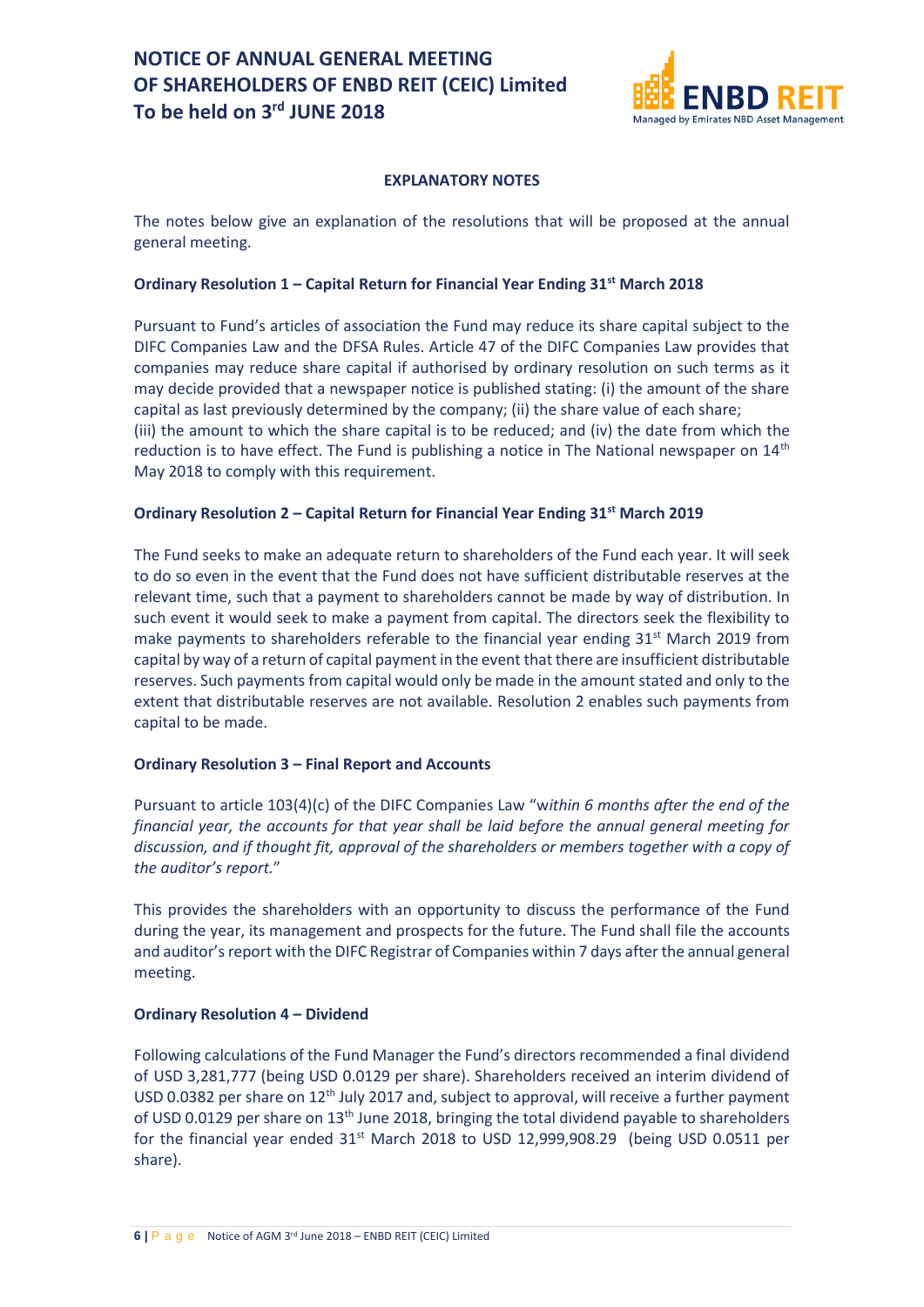

## **Ordinary Resolution 5 – Pre-approval of Related Party Transactions**

Rule 8.3.2 of the Collective Investment Rules ("**CIR**") sets out various requirements as regards transactions with Related Parties (as defined in the CIR) which includes a requirement for approval by a Special Resolution of a proposed transaction with a Related Party when the total consideration or value of the investment opportunity is 5% or more of the most recent net asset value as disclosed in the latest published audited accounts of the Fund.

The CIR Rule 8.3.2 includes a conditional exception and method of prior approval by the shareholders in relation to Public Property Funds such as the Fund:

## **CIR Rule 8.3.2**

*1. A Fund Manager must not enter into a Related Party Transaction unless it is in accordance with the requirements in this Rule.*

*2. A Fund Manager must ensure that any Related Party Transaction is on terms at least as favourable to the Fund as any comparable arrangement on normal commercial terms negotiated at arm's length with an independent third party.*

*3. The Fund Manager must, before entering into a Related Party Transaction:*

*(a) Issue to the Unitholders a circular containing the details of the proposed transaction; and*

*(b) Obtain Unitholders' prior approval by Special Resolution, or by ordinary resolution in the case of a Property Fund, in respect of the proposed transaction if the total consideration or value of the transaction is 5% or more of the most recent net asset value of the Fund as described in the latest published audited accounts of the Fund.*

*4. The Fund Manager must:*

*(a) if Unitholders' prior approval is required pursuant to (3)(b), issue a notice to Unitholders providing details of the results of the Unitholders' voting at the general meeting as soon as practicable after the meeting;*

*(b) include, in the Fund's next published interim or annual report, a brief summary of the Related Party Transaction, and certification that the requirements in these Rules have been met for the transaction; and*

*(c) include, in the annual report of the Fund, the total value of any Related Party Transactions, their nature and the identities of the Related Parties with whom such transactions were made. Where there is no such transaction conducted during the financial year covered by the annual report, an appropriate negative statement to that effect must be made in the annual report.*

*5. The requirements in (3) and (4)(a) do not apply in relation to an Exempt Property Fund.*

*6. The requirements in (3) and (4)(a) do not apply in relation to a Public Property Fund in respect of a Related Party Transaction if:*

*(a) the transaction is for the acquisition or sale of Real Property in the State; and*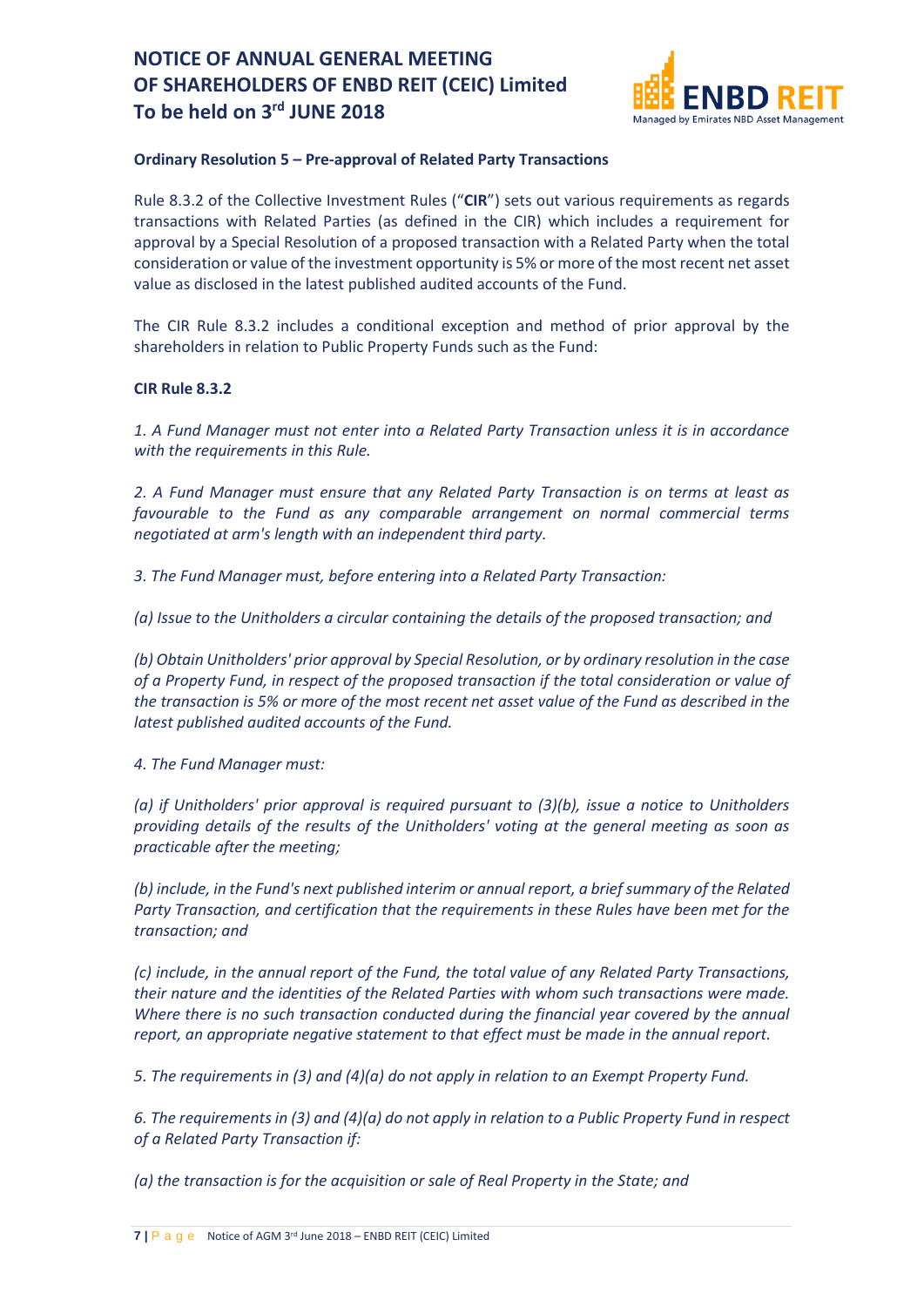

*(b) all of the conditions in Rule 13.4.11A(1) are met.*

## **CIR 13.4.11A**

*1. The Fund Manager of a Public Property Fund is not required to comply with Rule 8.3.2(3) and (4)(a) for a Related Party Transaction if:*

*(a) the transaction is for the acquisition or sale of Real Property in the State;*

*(b) the Fund Manager has general Unitholder approval in accordance with (2) to enter into such transactions;*

*(c) the oversight provider of the Fund has confirmed in writing, before the transaction is entered into, that it is on terms that comply with the requirement in Rule 8.3.2(2) and that all other applicable requirements have been complied with; and*

*(d) the investment committee of the Fund has confirmed in writing, before the transaction is entered into, that it is on terms that comply with the requirement in Rule 8.3.2(2) and it has no objection to the transaction.*

*2. Unitholder approval under (1)(b) must be way of an ordinary resolution of the Unitholders of the Fund that:* 

*(a) was passed at the previous annual general meeting of the Fund;*

*(b) is valid only until the date of the next annual general meeting of the Fund (when it may be renewed); and*

*(c) authorises the Fund Manager to enter into Related Party Transactions referred to in (1)(a) without obtaining prior Unitholder approval in each case during the period for which the resolution is valid.*

*3. If a Fund Manager of a Public Property Fund enters into a Related Party Transaction under this Rule, it must as soon as practicable after entering into the transaction provide written notification to Unitholders of the Fund setting out relevant details of the transaction including the identify of the Related Party and the nature and extent of his interest.*

#### **Resolution 6 – Purchase of Own Shares**

The Fund seeks approval to purchase a limited number of its shares. The Fund's purchase of its own shares is subject to the prior written approval of the DFSA. The DFSA may impose restrictions and conditions on the Fund's purchase of its own shares.

Following DFSA approval, the board of directors or the Fund Manager would exercise the right to purchase the shares only in circumstances and on such terms that the directors and/or the Fund Manager believes to be in the best interest of the shareholders.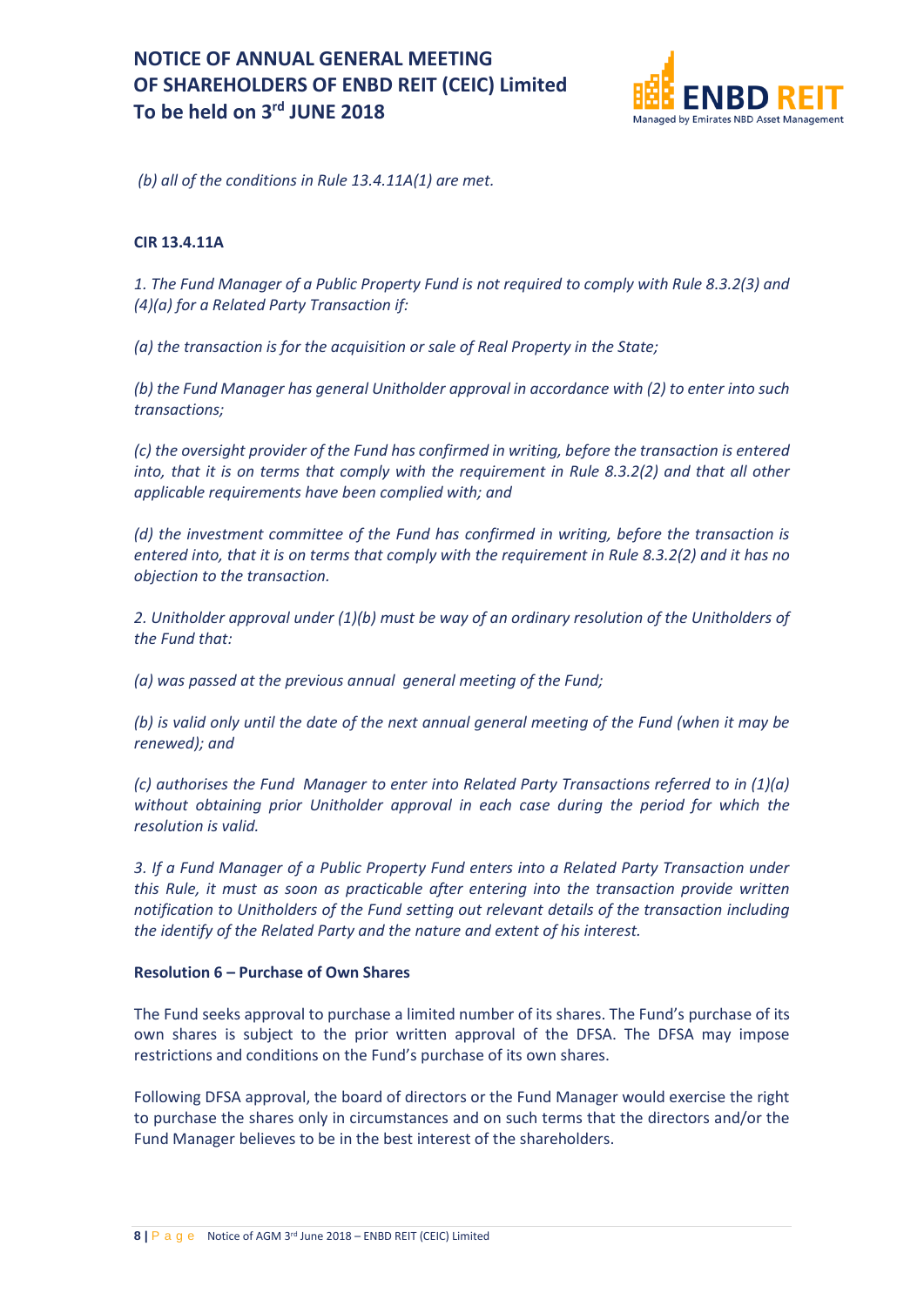

### **Resolution 7 – Board of Directors**

The Board of Directors' role is to be responsible for promoting the success of the Fund by directing and supervising the Fund's affairs.

Tariq Bin Hendi, David Marshall and Mark Creasey were appointed as directors of the Fund on 1<sup>st</sup> March 2017. Pursuant to the previous resolution of the Fund appointing each of them as directors, the continuation of each director's appointment is subject to reappointment by the shareholders of the Fund at the Fund's next general meeting.

## **Resolution 8 – Investment Committee**

The Investment Committee's role is to review investment opportunities of the Fund. No direct real estate investment may be made by the Fund without the prior approval of the Investment Committee.

The appointment of the members of the investment committee commenced in March 2017 and, unless terminated earlier in accordance with the terms of their letters of appointment, was expressed to continue for an initial term expiring at the conclusion of the next annual general meeting of the Fund. Resolution 8 appoints each member of the Investment Committee for a further term expiring on the conclusion of the next annual general meeting of the Fund.

## **Resolution 9 – Auditor**

The Fund is required by law to appoint or re-appoint its auditor at each annual general meeting such appointment to run from the conclusion of that meeting to the conclusion of the next annual general meeting. Resolution 9 proposes the re-appointment of KPMG LLP as auditor of the Fund to hold office until the conclusion of the next annual general meeting.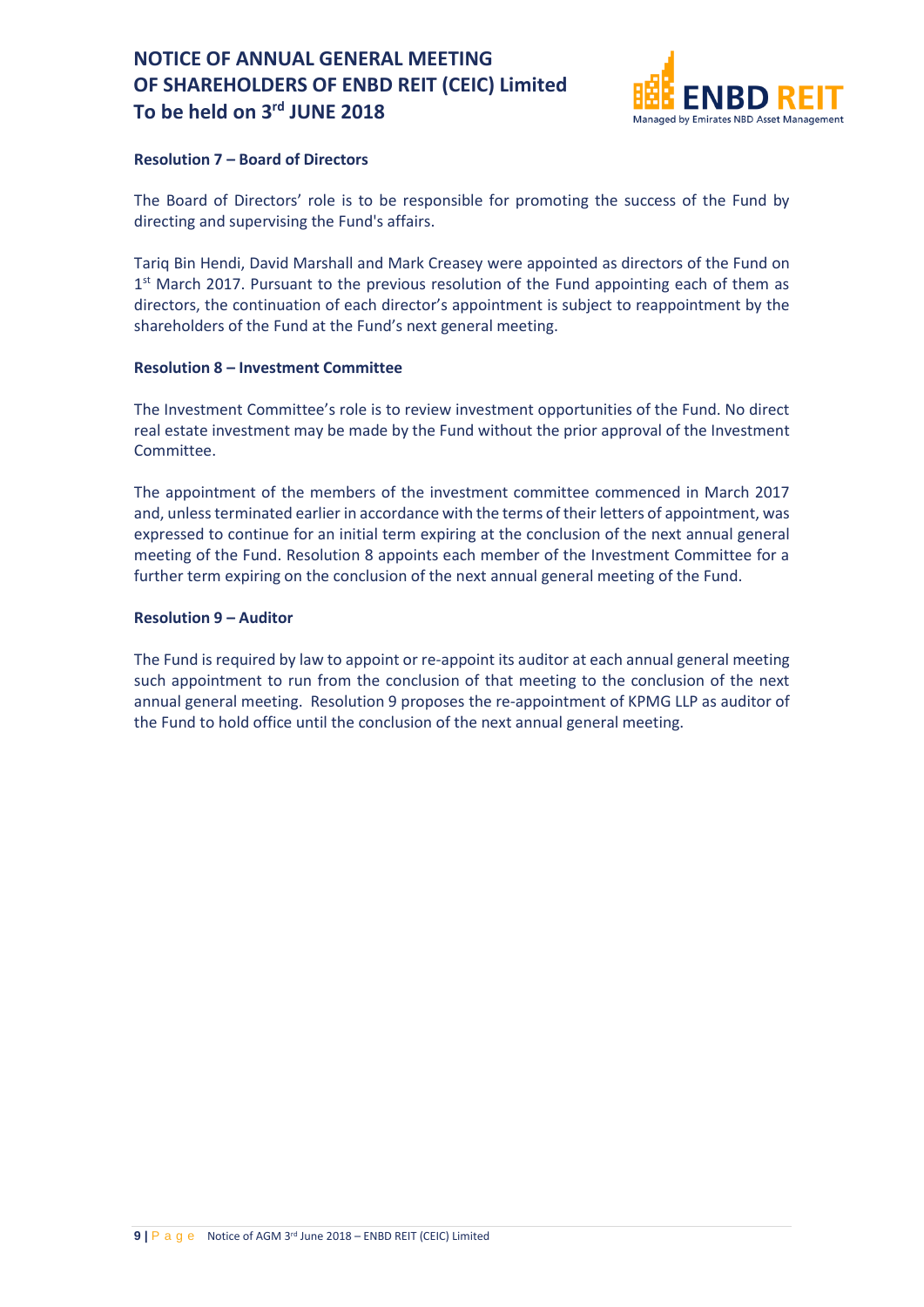

## **THIS FORM SHOULD ONLY BE USED BY PERSONS WITH A NIN ACCOUNT**

Return this form **SIGNED AND DATED** to your broker or custodian by **17:00** on **27th May 2018**.

This form is for use by shareholders of ENBD REIT (CEIC) Limited (the "**Fund**") as at 17:00 on Tuesday, 22nd May 2018 in connection with the Annual General Meeting of the shareholders of the Fund to be held at 10:00 on Sunday, 3rd June 2018 at the Monogram Room of the Four Seasons Hotel, Dubai International Financial Centre, Dubai, United Arab Emirates or any adjournments thereof.

#### **A. ATTENDANCE**

Attendance of the Annual General Meeting – please tick one box:

 $\Box$  Attending – I / We hereby request to be registered for participation

 $\Box$  Attending by Proxy / Representative – See 'PROXY' below

| I/We declare myself / ourselves to be the owner(s) of   |      |                            | shares in the |  |
|---------------------------------------------------------|------|----------------------------|---------------|--|
| Fund as at 17:00 on Tuesday, 22 <sup>nd</sup> May 2018. |      |                            |               |  |
| <b>NAME</b>                                             |      |                            |               |  |
| <b>ADDRESS</b>                                          |      |                            |               |  |
| <b>CITY</b>                                             |      | <b>COUNTRY</b>             |               |  |
| Name of Broker / Custodian (if applicable)              |      |                            |               |  |
|                                                         |      |                            |               |  |
| NIN Account number / Account number with Broker         |      |                            |               |  |
|                                                         |      |                            |               |  |
|                                                         |      |                            |               |  |
| Date:                                                   | 2018 | Signature / Corporate Seal |               |  |
|                                                         |      |                            |               |  |

#### **B. PROXY**

| I / We declare myself / ourselves to be the owner(s) of<br>shares in the                                 |                                    |  |  |
|----------------------------------------------------------------------------------------------------------|------------------------------------|--|--|
| Fund as at 17:00 on Tuesday, $22^{nd}$ May 2018 and hereby appoint (tick the appropriate box):           |                                    |  |  |
|                                                                                                          |                                    |  |  |
| $\Box$ Mr / Ms / Miss                                                                                    | with Emirates ID / Passport number |  |  |
| or                                                                                                       |                                    |  |  |
| $\Box$ the Chairman of the meeting                                                                       |                                    |  |  |
| as my / our proxy to attend, speak and vote for me / us and on my / our behalf at the annual general     |                                    |  |  |
| meeting.                                                                                                 |                                    |  |  |
|                                                                                                          |                                    |  |  |
| If the appointed proxy / representative is NOT the Chairman of the meeting, please tick one of the boxes |                                    |  |  |
| below regarding the voting instructions:                                                                 |                                    |  |  |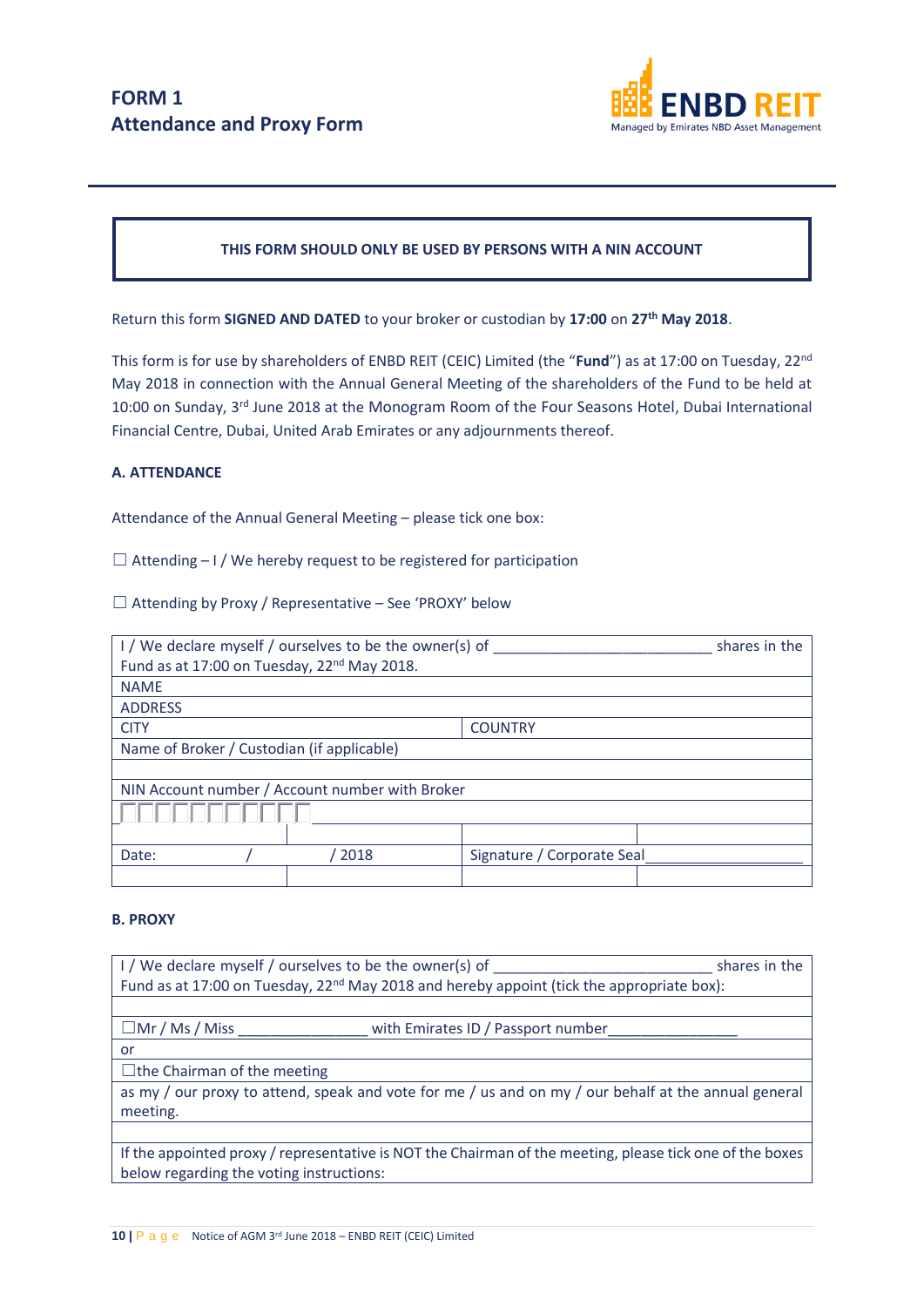## **FORM 1 Attendance and Proxy Form**



| $\Box$ Voting instructions included                                                                         |  |      |                            |  |
|-------------------------------------------------------------------------------------------------------------|--|------|----------------------------|--|
| $\Box$ No voting instructions – proxy will vote at his/her own discretion                                   |  |      |                            |  |
|                                                                                                             |  |      |                            |  |
| Date:                                                                                                       |  | 2018 | Signature / Corporate Seal |  |
|                                                                                                             |  |      |                            |  |
| Important Notice: Proxy / representative will be requested to provide the original copy of Emirates ID or   |  |      |                            |  |
| passport. Corporate shareholders wishing to appoint a corporate representative to attend the annual general |  |      |                            |  |
| meeting on their behalf should annex the resolution appointing their representative to this form. The Fund  |  |      |                            |  |
| (or any person acting on its behalf) may require any representative of a corporation to produce a certified |  |      |                            |  |
| copy of the resolution authorising that representative to act as such or other satisfactory evidence of his |  |      |                            |  |
| authority before permitting him to exercise his powers.                                                     |  |      |                            |  |

#### **Instructions:**

- 1. Each shareholder of the Fund is entitled to appoint another person as its proxy to exercise all or any of its rights to attend and to speak and vote at the meeting. A proxy does not need to be a shareholder of the Fund.
- 2. Each shareholder may appoint more than one proxy in relation to the meeting provided that each proxy is appointed to exercise rights attached to different shares. A shareholder may not appoint more than one proxy to exercise rights attached to any one share.
- 3. If the Proxy Form is returned duly signed but without any indication as to how the proxy should vote on any resolution, the proxy will exercise his discretion as to how he votes and whether or not he abstains from voting on the resolution. The proxy may also vote or abstain from voting as he thinks fit on any other business which may properly come before the meeting.
- 4. The Proxy Form should be signed and dated by the shareholder or his attorney duly authorised in writing. In the case of a corporation, the Proxy Form should be executed under its common seal or under the hand of an officer or attorney duly authorised in writing. Any alteration made to the Proxy Form should be initialled.
- 5. To be valid, the duly signed and dated Proxy Form, together with any power of attorney or other authority under which it is signed (or a notarially certified copy of such power or authority), must be returned to the Fund and marked to the attention of the Company Secretary by no later than 17:00 on Sunday, 27<sup>th</sup> May 2018.
- 6. For free-float shareholders, the duly signed and dated Proxy Form must be returned to your broker or custodian if you do not have a NIN account, or to our Document Agent if you have a NIN account, as soon as possible but no later than the date required by your broker or custodian or 17:00, on 27<sup>th</sup> May 2018 (whichever is earlier).
- 7. Completion and return of a Proxy Form will not preclude a shareholder from attending the meeting and voting in person.
- 8. The proxy / representative is kindly requested to bring this form to the annual general meeting.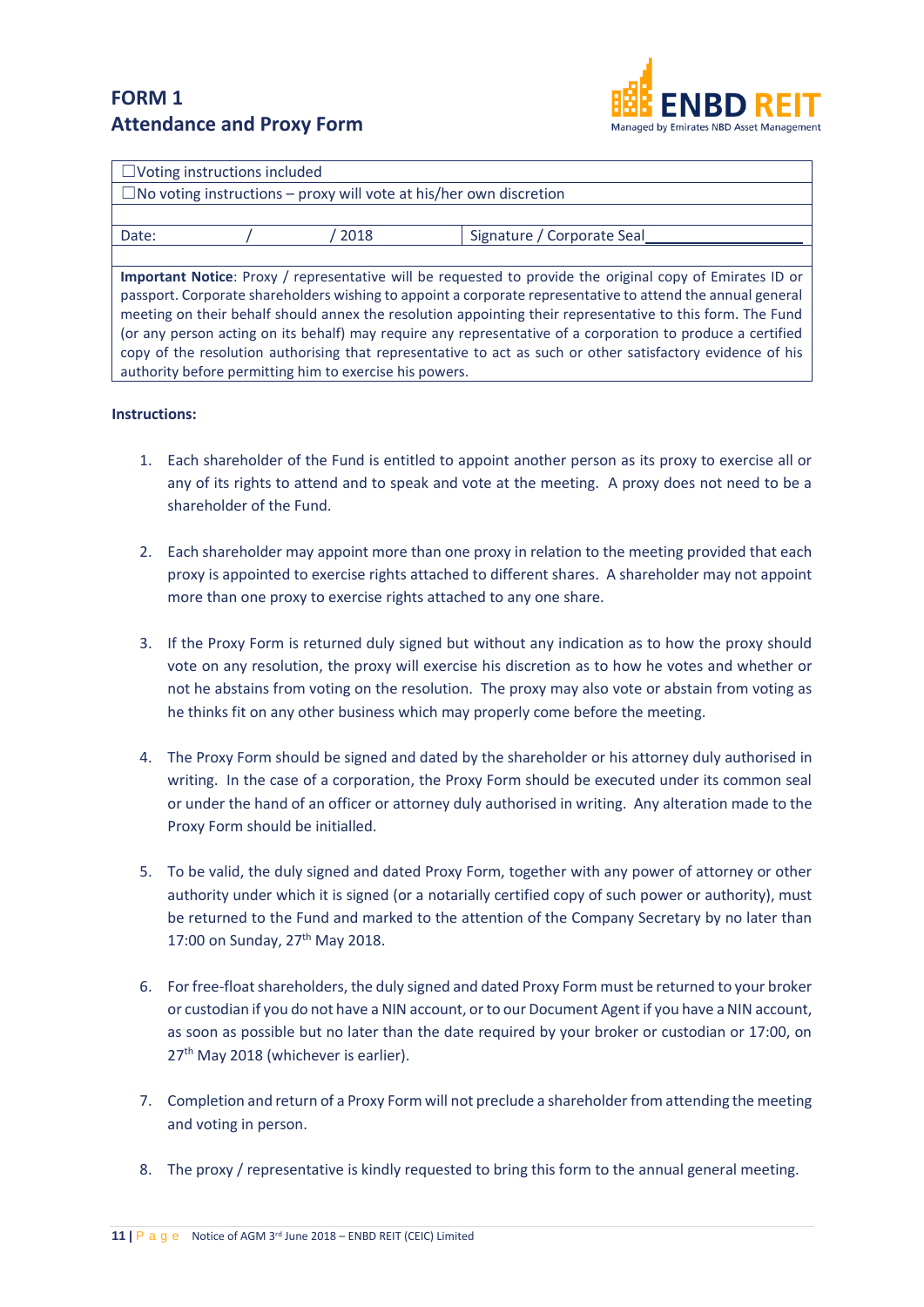

**THIS FORM SHOULD ONLY BE USED BY PERSONS WHOSE SHARES ARE HELD BY A NOMINEE**

To: Emirates NBD PJSC / Emirates NBD Asset Management / Emirates Islamic / Emirates NBD PJSC – Private Office

I / We declare myself / ourselves to be the beneficial owners of shares in the fund at 17:00 on Tuesday, 22<sup>nd</sup> May 2018. I/We hereby give notice that I/we wish to attend the Annual General Meeting 2018 of the Fund in respect of the above shares and request that you send me the necessary documentation to permit this.

Date: / / / 2018 Signature / Corporate Seal 2008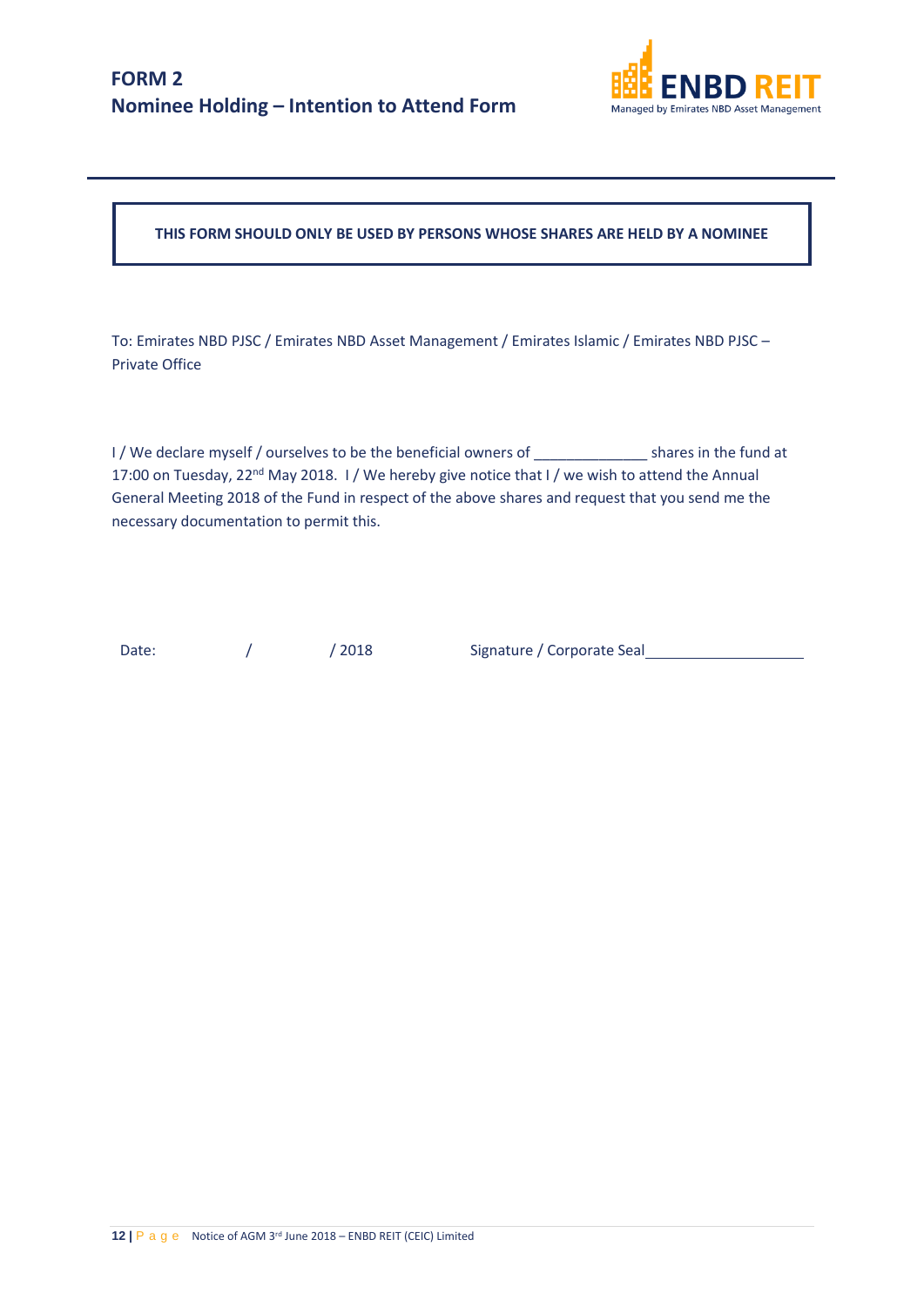

## **THIS FORM SHOULD ONLY BE USED BY PERSONS WITH A NIN ACCOUNT**

Please tick one of the below boxes for the voting instructions:

 $\Box$  I / We direct that the vote(s) shall be cast by my / our proxy on the resolution as indicated below.

□ I / We direct that I / we will not be attending the Annual General Meeting and I / we hereby submit the votes to the proposed resolutions.

| <b>RESOLUTION 1 - ORDINARY</b>                                                                                                                                                                                                                                                                                                                                                                                                                                                                                                                                                                                                                                                                                                                                                                                                                                                                                                                                                   | Tick one box                                      |
|----------------------------------------------------------------------------------------------------------------------------------------------------------------------------------------------------------------------------------------------------------------------------------------------------------------------------------------------------------------------------------------------------------------------------------------------------------------------------------------------------------------------------------------------------------------------------------------------------------------------------------------------------------------------------------------------------------------------------------------------------------------------------------------------------------------------------------------------------------------------------------------------------------------------------------------------------------------------------------|---------------------------------------------------|
| To authorise the Fund to reduce the issued share capital of the Fund from USD<br>296,768,094 to USD 288,042,128 by cancelling and extinguishing capital to the<br>extent of USD 8,725,966 being USD 0.0343 on each issued fully paid up share of<br>no par value in the Fund and approve the repayment of the amount by which the<br>share capital is so reduced to the holders of those shares.                                                                                                                                                                                                                                                                                                                                                                                                                                                                                                                                                                                 | $\square$ For<br>$\Box$ Against<br>$\Box$ Abstain |
| <b>RESOLUTION 2 - ORDINARY</b>                                                                                                                                                                                                                                                                                                                                                                                                                                                                                                                                                                                                                                                                                                                                                                                                                                                                                                                                                   | Tick one box                                      |
| To authorise the Fund, in the event that the payment to shareholders by way of<br>a dividend proposed to be paid by the Fund in respect of the financial year ending<br>31 <sup>st</sup> March 2019 or part thereof cannot be paid to shareholders as a dividend (due<br>to the fact that at the time are insufficient profits and/or surplus of the Fund<br>available) and the Board determines that such amount shall not be paid by way<br>of dividend but, rather, by way of a return of capital, to reduce its issued share<br>capital from USD 288,042,128 to USD 279,901,285 by USD 8,140,843, by<br>cancelling and extinguishing capital on each issued fully paid up share of no par<br>value in the Fund and the amount by which the share capital is so reduced be<br>repaid to the holders of those shares, provided always that such reduction of<br>capital shall be deemed to take effect only when and if such payment is actually<br>made to such shareholders. | $\square$ For<br>$\Box$ Against<br>$\Box$ Abstain |
| <b>RESOLUTION 3 - ORDINARY</b>                                                                                                                                                                                                                                                                                                                                                                                                                                                                                                                                                                                                                                                                                                                                                                                                                                                                                                                                                   | Tick one box                                      |
| To receive and approve the audited financial statement of the Fund for the<br>financial year ending 31 <sup>st</sup> March 2018 and the reports of the directors and the<br>auditors thereon.                                                                                                                                                                                                                                                                                                                                                                                                                                                                                                                                                                                                                                                                                                                                                                                    | $\square$ For<br>$\Box$ Against<br>$\Box$ Abstain |
| <b>RESOLUTION 4 - ORDINARY</b>                                                                                                                                                                                                                                                                                                                                                                                                                                                                                                                                                                                                                                                                                                                                                                                                                                                                                                                                                   | Tick one box                                      |
| To declare a dividend of USD 0.0129 per share [to be paid on 13 <sup>th</sup> June 2018 to<br>the holders of shares on the register of members at the close of business on 4 <sup>th</sup><br>June 2018, bringing the total dividend payable to shareholders for the financial<br>year ended 31 <sup>st</sup> March 2018 to USD 0.0511 per share taking into account the<br>interim dividend of USD 0.0382 per share paid to the shareholders on 12 <sup>th</sup> July<br>2017.                                                                                                                                                                                                                                                                                                                                                                                                                                                                                                  | $\square$ For<br>$\Box$ Against<br>$\Box$ Abstain |
| <b>RESOLUTION 5 - ORDINARY</b>                                                                                                                                                                                                                                                                                                                                                                                                                                                                                                                                                                                                                                                                                                                                                                                                                                                                                                                                                   | Tick one box                                      |
| To authorise the Fund, and Emirates NBD Asset Management Limited (the "Fund<br>Manager") on behalf of the Fund, to enter into Related Party Transactions for the                                                                                                                                                                                                                                                                                                                                                                                                                                                                                                                                                                                                                                                                                                                                                                                                                 | $\square$ For<br>$\Box$ Against                   |